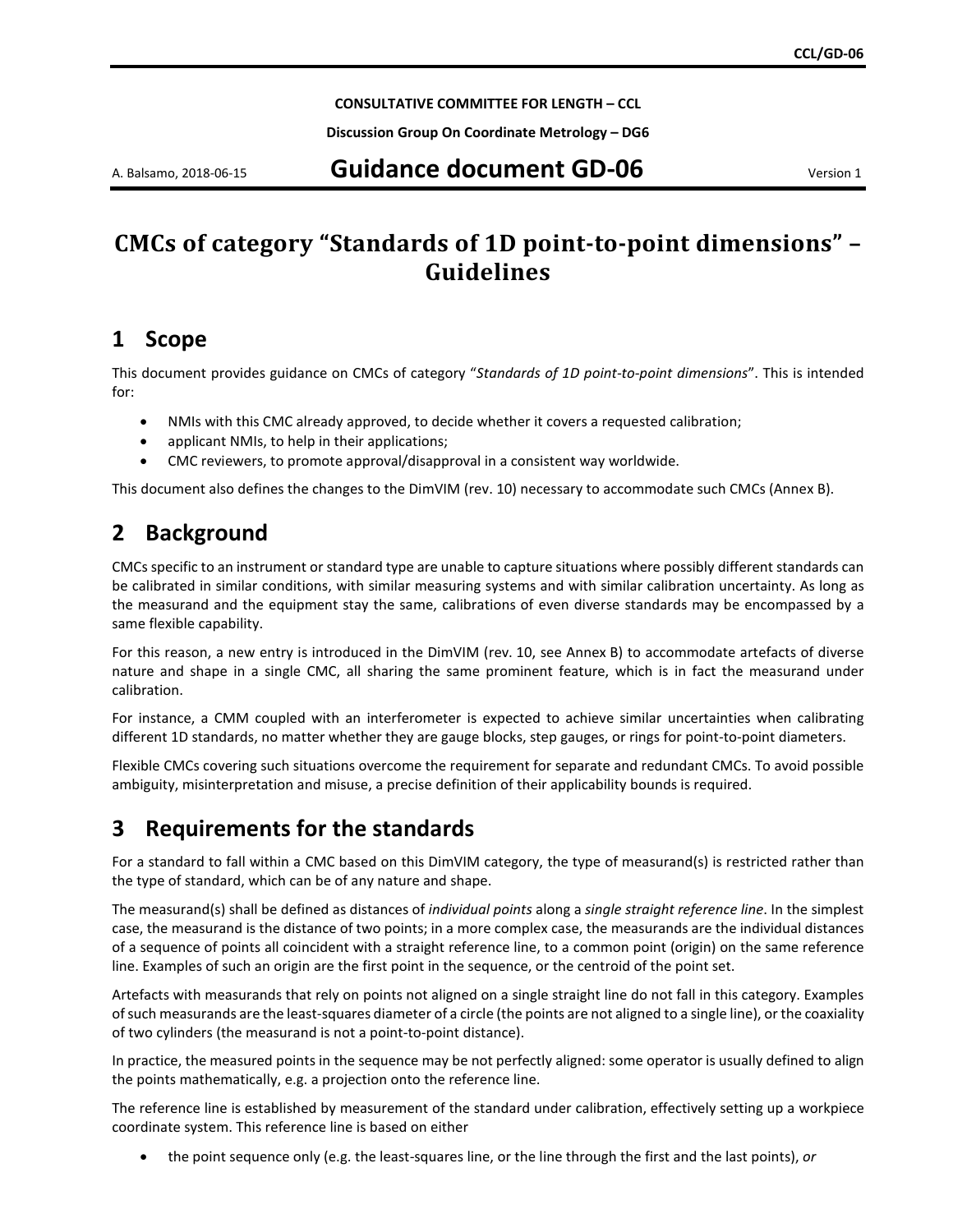• other datum features as well (e.g. a step gauge aligned to its lateral faces, or a gauge block aligned to a wrung platen).

Establishing the reference line requires measurements in addition to the point sequence. This is evident in the second case above, where independent features are probed and evaluated as datums; it is also true in the first case, because the points of interest must be localised in reference to some additional geometrical feature of the standard. For example, the point-to-point diameter of a sphere requires prior measurement to localise the sphere and orient the reference line; the abscissae of the faces of a step gauge requires the prior localisation and orientation of a reference line (the gauge axis).

Let us define *auxiliary measurements* to be those that are instrumental in defining the reference line, but which exclude points that are part of the measurand(s). If the auxiliary measurements have small impact on the measurand(s) then the measurement of the standard falls within the scope of the category of CMCs under discussion. The effect of the auxiliary measurements is regarded as small if reducing their uncertainty to nought would result in a reduction of the combined uncertainty of no more than 10 %. Even if the impact is small, it shall not be neglected in the evaluation of the uncertainty reported for a specific calibration.

<span id="page-1-3"></span>In summary, the following specific requirements for eligibility in this category are set on the measurand(s):

- 1. An individual measurand shall be a distance of individual points.
- <span id="page-1-4"></span>2. In case of multiple measurands, all points defining a distance shall lay on the same straight reference line, and all measurands shall be taken from a common point (effectively, they shall be abscissae on a common axis from a common origin).
- <span id="page-1-0"></span>3. Any auxiliary measurements used to establish the straight reference line and its origin, shall contribute small uncertainty<sup>[1](#page-1-1)</sup>, that is, reducing their uncertainties to nought would reduce<sup>[2](#page-1-2)</sup> the combined calibration uncertainty no more than 10 %.

Associating an instrument or standard to an approved CMC category is usually easy. However, boundary cases exist where some expert judgement is required, for example when a novel instrument or artefact is considered. In this regard, a CMC of category *Standards of 1D point-to-point dimensions* is not different: ascertaining whether a measurand meets the requirements above is left to expert judgment. Particularly the third requirement may ask for specific expertise and competence. Great care is recommended for this evaluation, which should be reserved to competent experts. See Appendix A for examples.

# **4 Requirements for CMC approval**

In addition to specific requirements in § [3,](#page-0-0) the ordinary rules for CMC approval apply. In particular, a calibration procedure and a detailed uncertainty budget are required, which also provide the elements for assessing the fulfilment of the specific requirements.

In view of the flexible nature of these CMCs, calibration procedures are allowed to cover only the parts common to the virtually infinite number of possible calibrations, and the uncertainty budget to include only the uncertainty components therein. Whenever an actual calibration is performed, the procedure and the uncertainty budget shall be complemented

<span id="page-1-2"></span> $<sup>2</sup>$  The numerical computation of this reduction can be easily done by e.g. spreadsheet simulation. Alternatively, an</sup> analytical approach is also possible. If the standard uncertainty of the auxiliary measurement,  $u_{\text{aux}}$ , and the combined standard uncertainty of all contributors but the auxiliary measurement,  $u_{\text{rest}}$ , are not correlated, then

$$
u_{\rm c} = \sqrt{u_{\rm aux}^2 + u_{\rm rest}^2}
$$

The requirement [3](#page-1-0) is met when the reduced combined uncertainty,  $\tilde{u}_{c}$ , resulting from bringing  $u_{\rm aux}$  to nought, is no lower than 90 % of the combined uncertainty:

 $\tilde{u}_{\rm c} = u_{\rm rest} \geq 0.9 u_{\rm c}$ 

By introducing this inequality into the previous equation, it holds

$$
u_{\rm c} \ge \sqrt{u_{\rm aux}^2 + (0.9 \, u_{\rm c})^2}
$$

which leads to

$$
u_{\text{aux}} \le \sqrt{1 - 0.9^2} u_{\text{C}} \approx 0.44 u_{\text{C}}
$$
, or  $u_{\text{C}} \ge \frac{u_{\text{aux}}}{\sqrt{1 - 0.9^2}} \approx 2.3 u_{\text{aux}}$ 

<span id="page-1-1"></span><sup>&</sup>lt;sup>1</sup> This uncertainty propagates from the auxiliary measurements to the coordinate system and eventually to the measurand(s).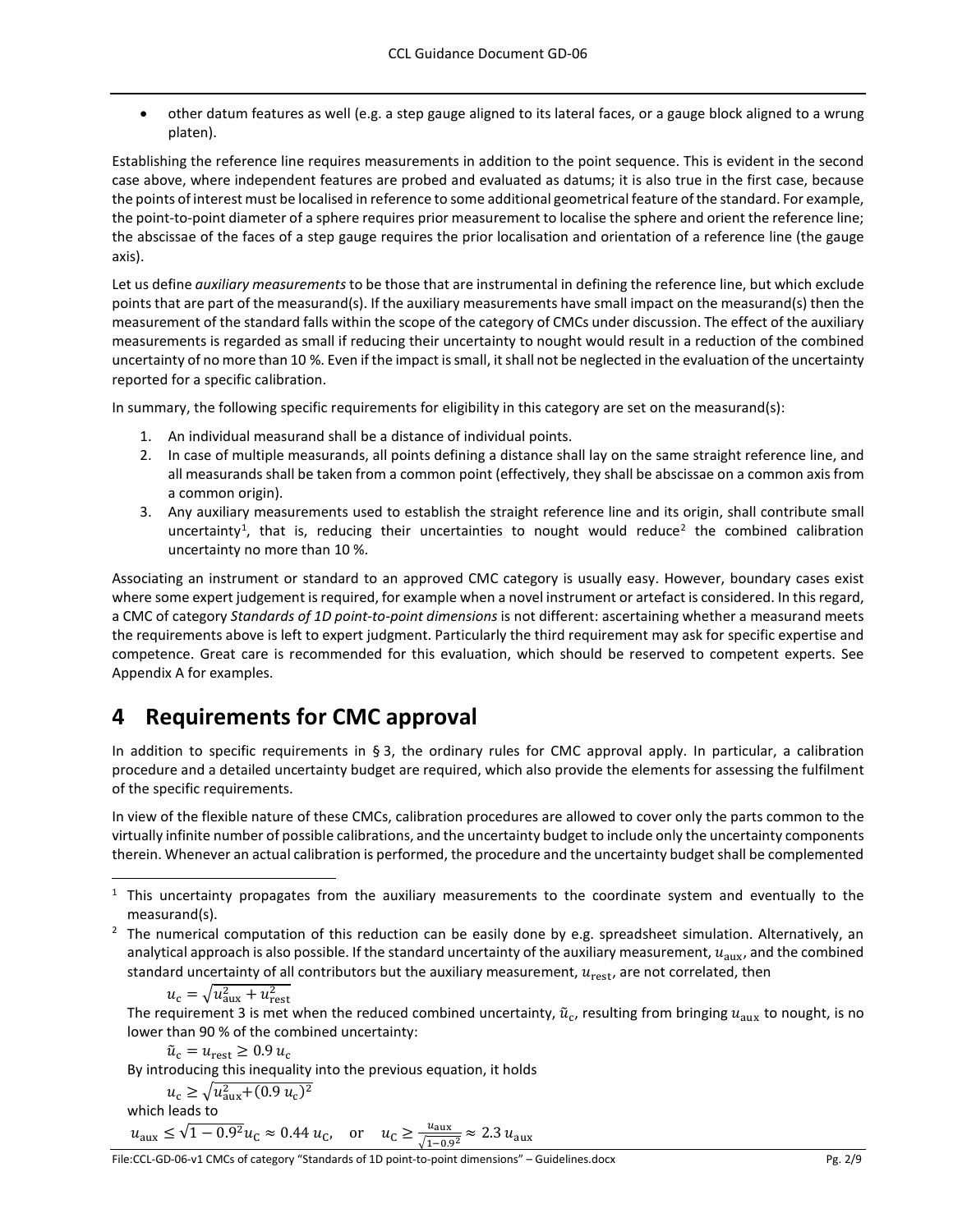with the specifics of such calibration. The complemented procedure may or may not undergo official internal approval, according to the NMI Quality System provisions. This may be decided based on a trade-off between the need for controlled documentation and economic viability (how expensive the approval process is and how frequent the calibration). In all cases, the complemented documents shall be recorded; in particular, the uncertainty budget shall provide supporting evidence that the auxiliary measurements introduce negligible uncertainty (requirement [3\)](#page-1-0).

# <span id="page-2-0"></span>**5 Applicability of alternative CMCs**

Artefacts which fulfil the requirements in § [3](#page-0-0) and are covered by the flexible CMC *Standards of 1D point-to-point dimensions* are likely covered by another CMC too, possibly with different claimed uncertainties. For instance, a NMI may have a conventional CMC for step gauges (DimVIM 2.2.4) approved as well as this flexible CMC (DimVIM 2.5.1), which also covers the step gauges. The NMI would then have the option to decide which one to use based on the accuracy requested by the customer, or the cost, or the availability and readiness of the equipment involved. As registered documentation at the NMI is required for any approved CMC, and includes the calibration procedure and the uncertainty budget, there is no confusion between the two, e.g. as to the resulting calibration uncertainty.

The overlap is not harmful for the commercial aspects of the calibration either. As long as the reported calibration uncertainty is consistent with an approved CMC, and it matches the contracted one, the calibration certificate is valid and the contractual commitments are satisfied, no matter which CMC was used.

# **6 Supporting the CMC**

This flexible CMC must be supported by experimental evidence, just as any other CMC. Due to its flexible nature, it covers numerous (virtually infinite) standard types, and an exhaustive experimental validation is impossible. Successful results of a comparison on one specific standard is regarded as sufficient evidence to support this CMC, provided that the standard is suitable in length (compared with the CMC range) and that the uncertainty of the comparison reference value is sufficiently small (compared with that of the CMC).

No specific international comparisons are run to support flexible CMCs. When the standard used in an international comparison is covered by an NMI's flexible CMC, the NMI may decide to participate in the intercomparison. In this case, in a same comparison data submitted by participants according to conventional CMCs would coexist with data submitted by other participants according to flexible CMCs.

When an NMI's flexible CMC overlaps (as illustrated in § [5\)](#page-2-0) with one or more already approved conventional CMCs, a successful internal comparison under the NMI's Quality System supervision is regarded as sufficient experimental evidence, provided that the range of the approved CMC is no less than that of the flexible CMC under approval, and that the uncertainty is no greater.

When an NMI participates in an international comparison on a standard covered by a conventional CMC as well as by a flexible CMC, the NMI may decide to participate to support both. In this case, the NMI shall provide two independent sets of results and disclose their provenance honestly. The comparison reference value must be based on no more than one set of results per participant NMI (to be fair to other participants); if an NMI provides two independent ones, it shall indicate which one to use for determining the reference value.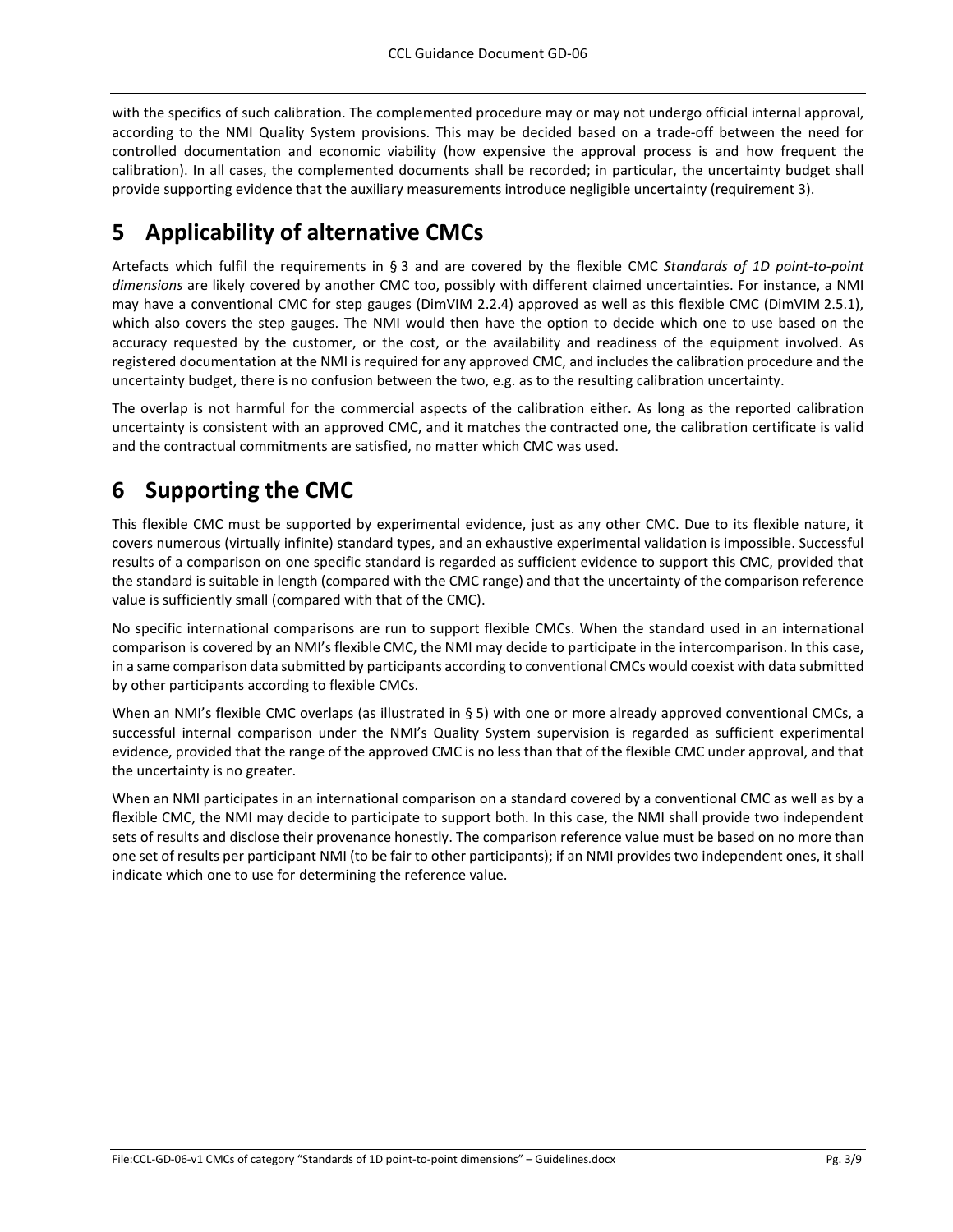# **Annex A Examples**

This Annex gives examples of evaluations whether individual standards are covered in the CMC of category *Standards of 1D point-to-point dimensions*. The examples are worked out in full for illustration; in practical cases, simplified evaluations may be sufficient.

## **Example 1: Point-to-point diameter of a sphere**

#### **Essential description of the calibration**

The point-to-point diameter of a sphere is calibrated with a CMM. The (physical) sphere is probed in four nominal points<sup>[3](#page-3-0)</sup>:

- two poles defining the measurand,
- two points on the equator at 90° to each other, i.e. in quadrature.

The calibrated point-to-point diameter is derived as the diameter of the least-squares associated sphere.

#### **Fulfilment of requirements**

The requirement [1](#page-1-3) (§ [2\)](#page-0-1) is met (point-to-point distance), and the requirement [2](#page-1-4) does not apply (single measurand).

A sensitivity analysis of the least-squares associated sphere parameters (centre and radius) to the probed points reveals that those contributing to the radius are the two at the poles only: the other two are in orthogonal directions and contribute to the centre localisation in the equatorial plane only<sup>[4](#page-3-1)</sup>. As four points are probed, an associated sphere exists

<span id="page-3-1"></span><span id="page-3-0"></span><sup>3</sup> This probing strategy is recognised in the ISO 10360-2 [\[5\]](#page-8-0) § B.3.2, as an alternative to measuring a gauge block. <sup>4</sup> Let

$$
d(\boldsymbol{P}, \boldsymbol{x}_{\text{C}}, r) = \|\boldsymbol{P} - \boldsymbol{x}_{\text{C}}\| - r
$$

be the orthogonal distance of a point P to a sphere with radius r centred in  $x_c$ . The sphere parameters are derived by solving the simultaneous equations

$$
\begin{cases}\n||\mathbf{P}_1 - \mathbf{x}_C|| - r = 0 \\
\vdots \\
||\mathbf{P}_4 - \mathbf{x}_C|| - r = 0\n\end{cases}
$$

For the purpose of this sensitivity analysis, we are interested in the first order approximation

$$
\boldsymbol{d}_0 + \boldsymbol{J}_0 \Delta \boldsymbol{u} = \boldsymbol{0}, \quad \text{ with } \boldsymbol{d}_0 = \begin{pmatrix} \|\boldsymbol{P}_1 - \boldsymbol{x}_{\text{CO}}\| - r_0 \\ \cdots \\ \|\boldsymbol{P}_4 - \boldsymbol{x}_{\text{CO}}\| - r_0 \end{pmatrix}, \quad \boldsymbol{u} = \begin{pmatrix} \boldsymbol{x}_{\text{C}} \\ \boldsymbol{r} \end{pmatrix}, \quad \boldsymbol{J}_0 = \begin{pmatrix} \text{grad}_{\boldsymbol{u}}^{\text{T}} (\|\boldsymbol{P}_1 - \boldsymbol{x}_{\text{C}}\| - r) \\ \cdots \\ \text{grad}_{\boldsymbol{u}}^{\text{T}} (\|\boldsymbol{P}_4 - \boldsymbol{x}_{\text{C}}\| - r) \end{pmatrix}_0
$$

where the subscript 0 indicates the current approximation,  $\bm{d}_0$  is the vector of the residual distances,  $\bm{u}$  the vector of the unknown sphere parameters, and  $J_0$  the Jacobian matrix at the current approximation. This leads to the solution  $\Delta u = -J_0^{-1}d_0$ 

It holds

$$
\boldsymbol{J}_0 = -\begin{pmatrix} \boldsymbol{n}_{10}^{\mathrm{T}} & 1 \\ \cdots & \cdots \\ \boldsymbol{n}_{40}^{\mathrm{T}} & 1 \end{pmatrix}, \text{ with } \boldsymbol{n}_{i0} = \frac{\boldsymbol{p}_i - \boldsymbol{x}_{\mathrm{CO}}}{\|\boldsymbol{P}_i - \boldsymbol{x}_{\mathrm{CO}}\|}
$$

where the  $n_{i0}$ 's are the radial unit vectors to the probed points.

With no loss of generality, let us take a coordinate system centred in the sphere centre  $x_{\text{CO}}$ , with the *z*-axis through the poles  $\{P_1, P_2\}$ , and the *x*- and *y*-axes through the equatorial points  $\{P_3, P_4\}$ . Then

$$
J_0 = -\begin{pmatrix} 0 & 0 & 1 & 1 \\ 0 & 0 & -1 & 1 \\ 1 & 0 & 0 & 1 \\ 0 & 1 & 0 & 1 \end{pmatrix}, \quad J_0^{-1} = -\begin{pmatrix} -\frac{1}{2} & -\frac{1}{2} & 1 & 0 \\ -\frac{1}{2} & -\frac{1}{2} & 0 & 1 \\ \frac{1}{2} & -\frac{1}{2} & 0 & 0 \\ \frac{1}{2} & \frac{1}{2} & 0 & 0 \end{pmatrix}
$$

 $\frac{1}{10}$  and  $\frac{1}{2}$   $\frac{1}{2}$   $\frac{1}{2}$   $\frac{1}{2}$   $\frac{1}{2}$   $\frac{1}{2}$   $\frac{1}{2}$   $\frac{1}{2}$   $\frac{1}{2}$   $\frac{1}{2}$   $\frac{1}{2}$   $\frac{1}{2}$   $\frac{1}{2}$   $\frac{1}{2}$   $\frac{1}{2}$   $\frac{1}{2}$   $\frac{1}{2}$   $\frac{1}{2}$   $\frac{1}{2}$   $\frac{1}{2}$   $\frac{1}{$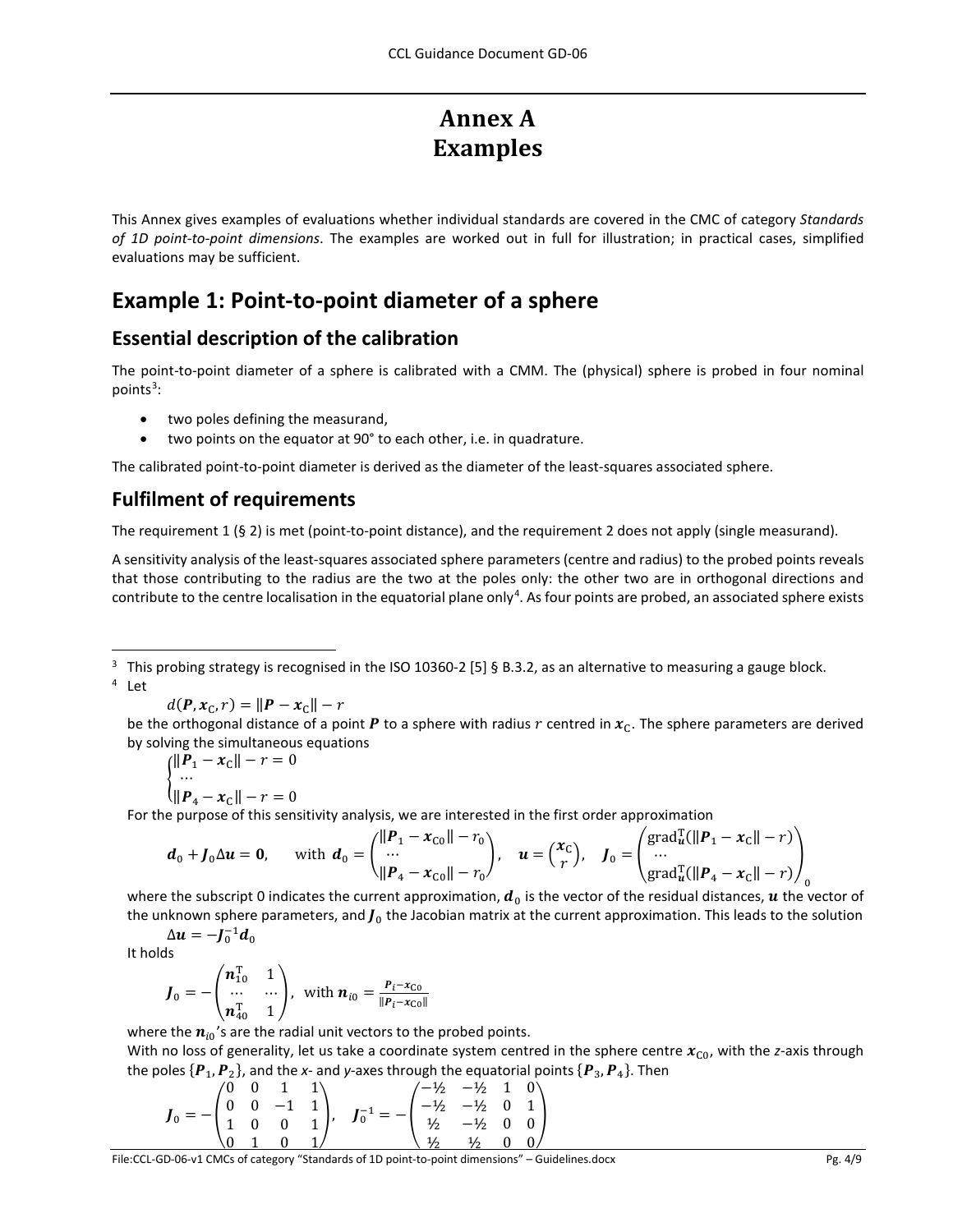that fits them all *exactly*, i.e. such that all points lay on it. If two points were probed *exactly* at the poles, then the associated sphere diameter and the point-to-point diameter through the poles would coincide. As the associated sphere diameter is sensitive only to the points probed on the poles, the point-to-point diameter through the nominal poles is achieved even in the presence of a slight deviation of the probed points from the nominal poles and of sphericity error.

The radius sensitivity to the equatorial points is null only with nominal probing distribution. In practice, the inevitable deviations from this distribution results in additional uncertainty, expected to be certainly below the threshold of 10 % of requirement [3,](#page-1-0) and very likely to be entirely negligible (second order).

In conclusion, the sphere calibrated for a point-to-point diameter with suitable point sampling falls in the CMC of category *Standards of 1D point-to-point dimensions*; no specific uncertainty component is expected in addition to the calibration uncertainty stated in the CMC.

## **Example 2: Abscissae of the faces of a step gauge**

#### **Essential description of the calibration**

The measurands are the abscissae of the intersection points of the step gauge measuring faces with a reference straight line (gauge axis), taken along such axis, with reference to the first face elected as origin.

The plane associated with the first lateral side (primary datum) sets the *xz* coordinate plane orientation. The plane associated with the second lateral side (constrained to be orthogonal, secondary datum) sets the *xy* coordinate plane orientation. The line resulting from the intersection of these two planes is shifted of a predefined quantity to the nominal centres of the measuring faces; it constitutes the *x* axis. Its intersection with the first measuring face sets the origin.

The measurement is performed with a CMM.

#### **Fulfilment of requirements**

The requirements [1](#page-1-3) (§ [2\)](#page-0-1) (point-to-point distance) an[d 2](#page-1-4) (common line and origin) are obviously met. Let us consider the requirement [3.](#page-1-0)

The auxiliary measurement occurs at the lateral sides, while the nominally axial points on the measuring faces – including the first face (tertiary datum) – are not part of it being part of the measurand. The quantitative assessment of requirement [3](#page-1-0) depends on the actual step gauge geometry and instrument accuracy. What follows assumes typical situations.

In general, a straight line in space possesses four degrees of freedom (DoF), two of translation along, and two of rotation about, two axes orthogonal to the straight line. This is the case of the gauge axis, subject to two translational and two rotational errors.

A translational error,  $t$ , would not be relevant if the measuring faces were all perfectly parallel. Let  $D$  be the lateral size of the faces,  $T_p$  their perpendicularity tolerance<sup>[5](#page-4-0)</sup>, and let us assume that the faces are well-behaved, i.e. nearly planar; then the measurement error of the  $i$ -th face is bounded by

 $|\varepsilon_{ti}| \leq 2T_p \frac{||t||}{D}$  $\overline{\nu}$ 

1

Such error is second order and is expected to be well below the 10 % threshold set by the requirement [3.](#page-1-0)

A rotational error<sup>[6](#page-4-1)</sup>,  $\alpha$ , results in a cosine error. Because it also shifts the probed points laterally on the measuring faces, it combines with the face perpendicularity error, similarly to the translational error. The rotational error is bounded by

File:CCL-GD-06-v1 CMCs of category "Standards of 1D point-to-point dimensions" – Guidelines.docx Pg. 5/9

This shows that the radius (last row of  $J_0^{-1}$ ) is fully controlled by the poles (first two columns), while the equatorial points (last two columns) contribute to the *x* and *y* centre coordinates only (first two rows): the sensitivity of the diameter to the equatorial points is null.

<span id="page-4-0"></span> $5$  This means that each face is contained in a tolerance zone in between two planes orthogonal to the gauge axis,

<span id="page-4-1"></span>separated by  $T_p$  (see ISO 1101 [3] § 17.11).<br><sup>6</sup> The components of the vector  $\alpha$  are three rotation angles. As the one about the gauge axis, *x*, is irrelevant, it is assumed null.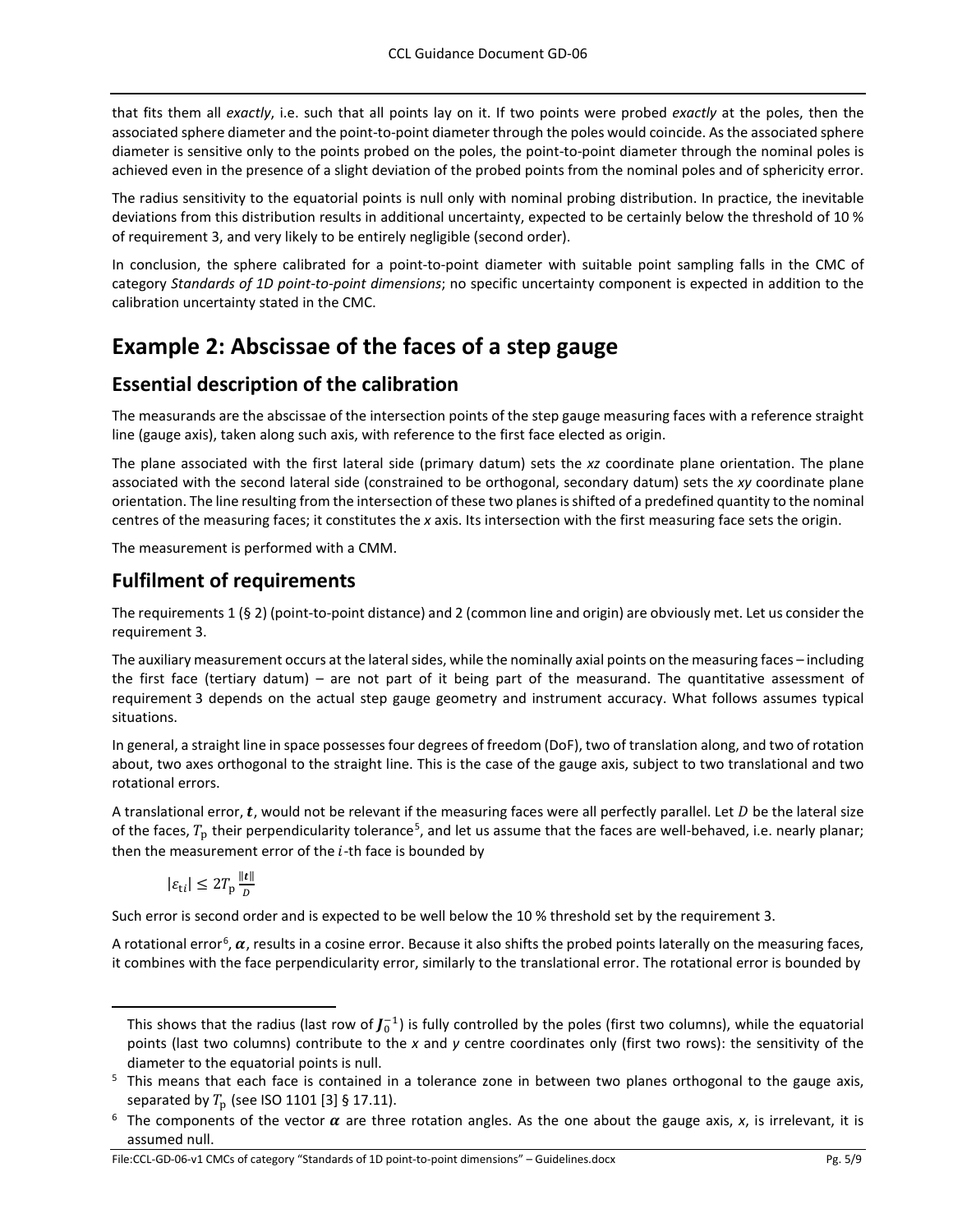$$
|\varepsilon_{\rm ri}| \le \frac{\|\alpha\|^2}{2}L + T_{\rm p}\frac{L\|\alpha\|}{D}
$$

where  *is the largest measurand abscissa. With proper systematic correction and under the assumption of normally* distributed angles with variance  $\sigma_{\alpha}^2$ , the resulting uncertainty is (see GUM [\[2\]](#page-8-1) § F2.4.4)

$$
u(\varepsilon_{\rm{ri}}) \le \sqrt{\sigma_{\alpha}^4 L^2 + \left(\frac{T_{\rm{p}}L}{D}\right)^2 \sigma_{\alpha}^2} = \sigma_{\alpha} L \sqrt{\sigma_{\alpha}^2 + \left(\frac{T_{\rm{p}}}{D}\right)^2}
$$

The error  $\alpha$  is generated by two causes: the probing errors and the deviation from axial straightness<sup>[7](#page-5-0)</sup> of the lateral sides. The geometrical errors of the CMM are not expected to contribute instead, as the gauge axis is very close to the lateral sides, and the geometrical errors are expected to be nearly identical and to compensate.

As to the probing errors, the datums are typically associated with the lateral sides by least-squares<sup>[8](#page-5-1)</sup>, so that the angular uncertainty results in

$$
\sigma_{\alpha, p} = \frac{u(p)}{s}, \quad \text{with } s = \sqrt{\sum_{i} (x_i - \bar{x})^2} \ge \frac{x_{\text{max}} - x_{\text{min}}}{\sqrt{2}}
$$

where  $u(p)$  is the probing unidirectional repeatability,  $\bar{x}$  is the abscissa of the centroid of the probed points<sup>9</sup>,  $x_{\max}$  -  $x_{\min}$ is the axial span of the probed area, and the inequality is derived in the worst case of two probed points only. If the lateral sides are probed over a distance comparable with the largest measurand abscissa,  $x_{\text{max}} - x_{\text{min}} \approx L$ , then the angular uncertainty due to probing is bounded by

$$
\sigma_{\alpha, \mathrm{p}} \le \sqrt{2} \frac{u(p)}{L}
$$

The deviation from axial straightness of the lateral sides contributes no uncertainty when the details of the lateral side sampling are included in the definition of the gauge axis, i.e. the sampling is repeated always the same in spite of possibly different CMMs and part programmes. When this is not the case, the datum is the plane associated with the entire continuous surface (integral feature, ISO 17450-1:2011 [\[7\]](#page-8-2) § 3.3.5). The misalignment introduced by discrete probing depends on where the probed points are taken onto each (non-straight) lateral side. We can assume that this error is bounded by $10$ 

$$
\|\boldsymbol{\alpha}_s\| \leq \frac{r_s}{L}, \quad \sigma_{\boldsymbol{\alpha},s} \leq \frac{r_s}{\sqrt{3}L}
$$

where  $T_s$  (see ISO 1101 [3] § 17.2) is the axial straightness tolerance of the lateral side and an overall uniform distribution is assumed for the angular error.

By combining the two components, we get

$$
\sigma_{\alpha} = \sqrt{\sigma_{\alpha,p}^2 + \sigma_{\alpha,s}^2} \le \sqrt{2\left(\frac{u(p)}{L}\right)^2 + \frac{1}{3}\left(\frac{T_s}{L}\right)^2} = \frac{1}{L}\sqrt{2u^2(p) + \frac{T_s^2}{3}} \approx \frac{T_s}{\sqrt{3}L}
$$

as the probing repeatability,  $u(p)$ , is usually much smaller that the straightness tolerance of the later sides. By substituting this value into the equation for  $u(\varepsilon_{ri})$ , we get

points along the profile; or two points only, taken symmetrically and separated by  $\sqrt{\frac{3}{5}}(x_{\max}-x_{\min})$ , which contribute no angular error at all for profiles up to the third order).

File:CCL-GD-06-v1 CMCs of category "Standards of 1D point-to-point dimensions" – Guidelines.docx Pg. 6/9

<span id="page-5-0"></span> $7$  The lateral sides are nominally planar. The axial straightness is considered hereafter instead of the planarity because the direction orthogonal to the gauge axis is irrelevant for the measurand(s).

<span id="page-5-1"></span><sup>8</sup> This is in contrast with the ISO 5459 [\[4\]](#page-8-3) § A.2.2.3, which requires the minimax as the association criterion for planar datum features. The least-squares criterion is assumed here instead because the uncertainty of the derived parameters is much easier to evaluate, and because it is often the default option in many CMM software, and hence widely used.

<span id="page-5-2"></span> $9$  It is assumed that the probing strategy is equal for the two lateral sides, at least as far as the abscissae are concerned,

<span id="page-5-3"></span>i.e. the set of  $\{x_i\}$  is equal for the two.<br><sup>10</sup> The following inequality holds as an exact equation when the axial profile is a third order polynomial symmetrical at the side centre, two points only are probed at the extremes, and the actual straightness value is equal to its full tolerance,  $T_s$ . In practice, the actual straightness may be smaller, and the points probed more cleverly (e.g. several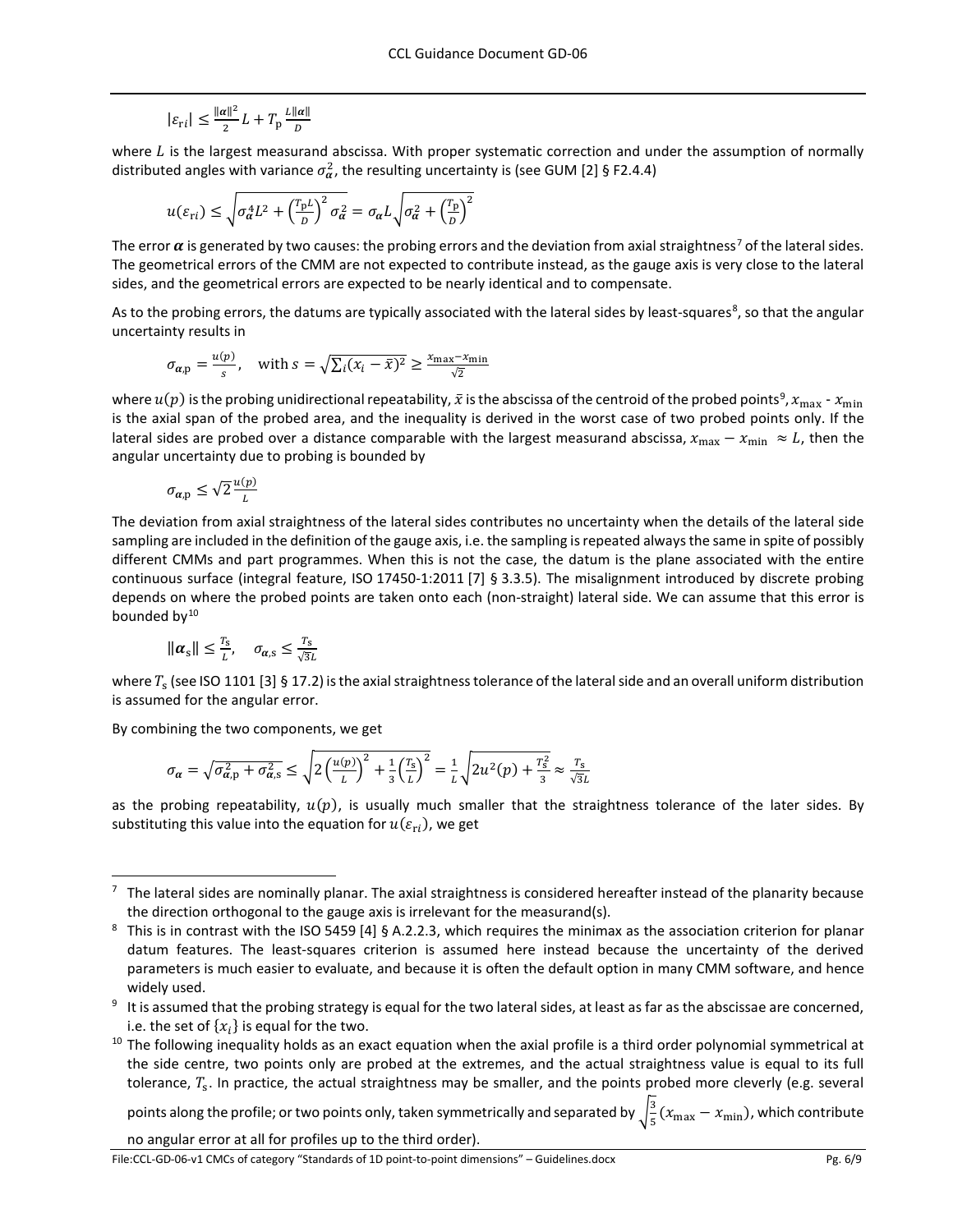$$
u(\varepsilon_{\rm{ri}}) = \sigma_{\alpha} L \sqrt{\sigma_{\alpha}^2 + \left(\frac{T_{\rm{p}}}{D}\right)^2} = \frac{T_{\rm{s}}}{\sqrt{3}} \sqrt{\frac{T_{\rm{s}}^2}{3L^2} + \left(\frac{T_{\rm{p}}}{D}\right)^2}
$$

Finally, by combining the translational and rotational components, the uncertainty due to the auxiliary measurement is

$$
u_{\text{aux}} = \sqrt{u^2(\varepsilon_{\text{ti}}) + u^2(\varepsilon_{\text{ri}})} \approx u(\varepsilon_{\text{ri}}) = \frac{T_s}{\sqrt{3}} \sqrt{\frac{T_s^2}{3L^2} + \left(\frac{T_p}{D}\right)^2}
$$

As an example, if

$$
\begin{cases}\nT_s = 50 \text{ }\mu\text{m} \\
T_p = 5 \text{ }\mu\text{m} \\
L = 1 \text{ m} \\
D = 10 \text{ mm}\n\end{cases}
$$

then

$$
u_{\text{aux}} = \frac{50 \,\mu\text{m}}{\sqrt{3}} \sqrt{\frac{1}{3} \left(\frac{50 \,\mu\text{m}}{1 \,\text{m}}\right)^2 + \left(\frac{5 \,\mu\text{m}}{10 \,\text{mm}}\right)^2} = 14 \,\text{nm}
$$

This value sets a lower bound to the combined calibration uncertainty (see footnote 2):

 $u_c \ge 2.3 u_{\text{aux}} = 2.3 \cdot 14 \text{ nm} = 32 \text{ nm}$ 

which is likely to be the case in most NMI calibration facilities.

In conclusion, step gauges are usually eligible as CMC of the category *Standards of 1D point-to-point dimensions*. However, individual scrutiny is required, taking account of the gauge size and geometrical quality, particularly for very high accuracy calibrations.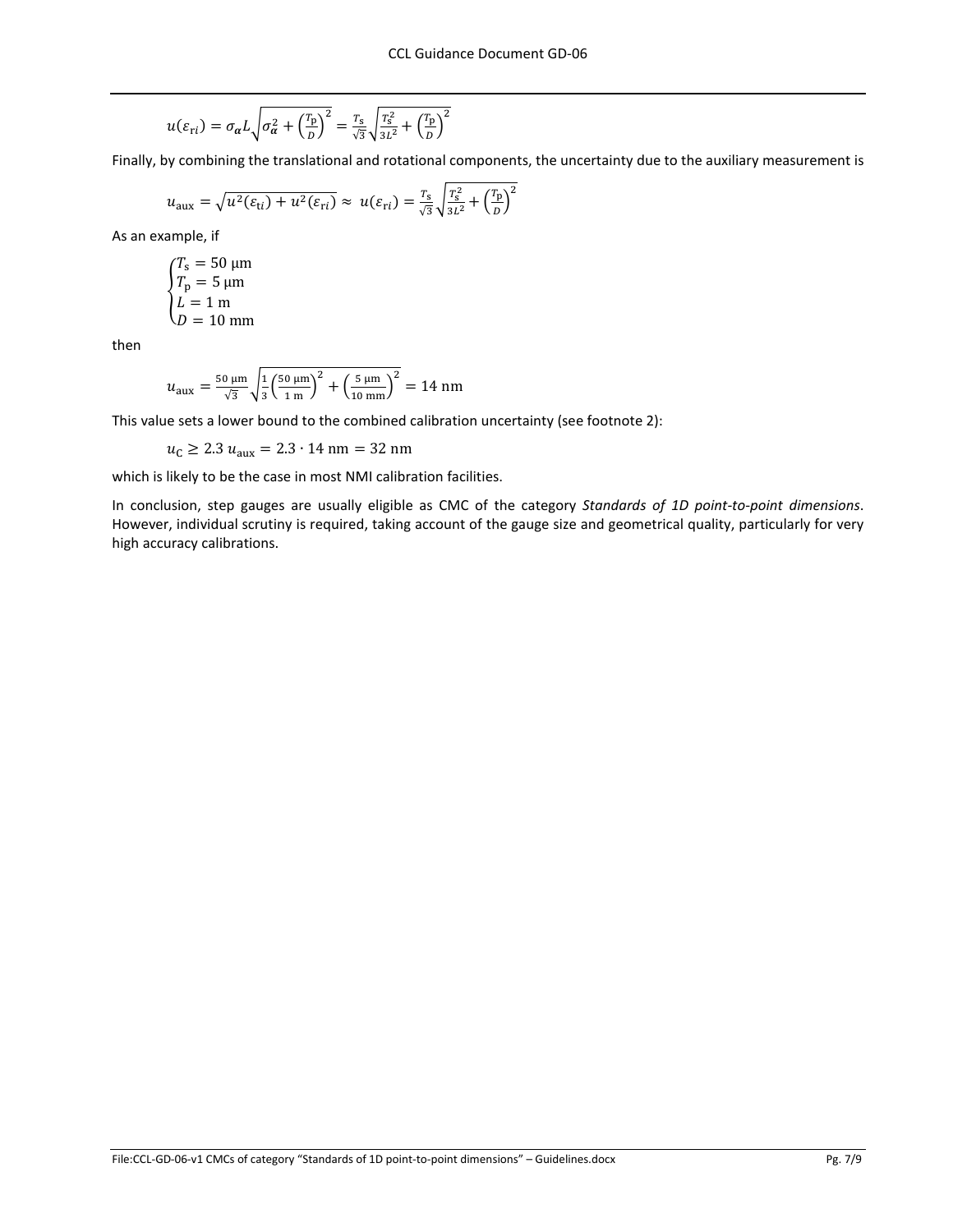# **Annex B Change to the DimVIM**

## **1 Background**

The DimVIM [\[1\]](#page-8-4) is a categorised and ordered list of calibration services, introduced by the CCL-WGDM (*Working Group on Dimensional Metrology*) in 1999 and maintained by the CCL-WG MRA, which provides a unified list of possible CMCs in the area of length. *All* approved CMCs are named using entries from that list.

The categories of the DimVIM are based on *instruments* or *standards* under calibration. They also define the measurand(s) that those instruments or standards realise.

Flexible CMCs challenge this formulation, as they intend to cover instruments or standards of diverse nature and shape. The following change to the DimVIM introduces a new CMC category that preserves the general formulation while opening to flexibility.

## **2 Addition to the DimVIM**

The following category is added to the DimVIM:

| 2 Linear Dimensions            |                                          |                   |
|--------------------------------|------------------------------------------|-------------------|
|                                |                                          |                   |
| 2.5 Standards of 1D dimensions |                                          |                   |
| 2.5.1                          | Standard of 1D point-to-point dimensions | Sizes, distances. |

This new CMC category is open to any measurement system used for calibration.

The terms *size* and *feature of linear size* are defined in the ISO 14405-2 [\[6\]](#page-8-5) § 3.2 and ISO 17450-1 [\[7\]](#page-8-2) § 3.3.1.5.1.